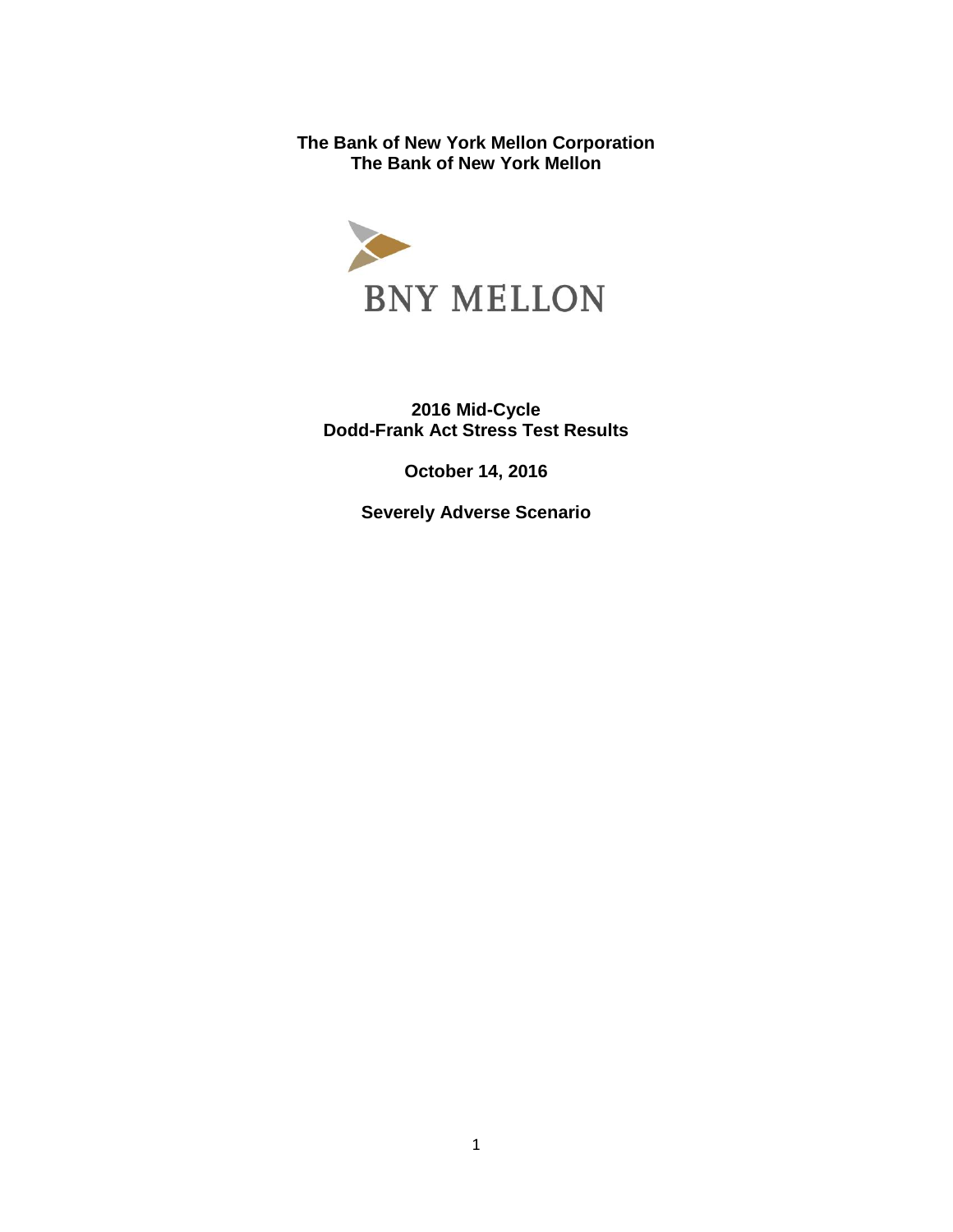## *Introduction*

Throughout this document The Bank of New York Mellon Corporation on a consolidated basis is referred to as BNY Mellon, the Firm, we, our and us. BNY Mellon is a global investments company dedicated to improving lives through investing. We manage and service assets for financial institutions, corporations and individual investors in 35 countries and more than 100 markets.

BNY Mellon is focused on enhancing our clients' experience by leveraging our scale and expertise to deliver innovative and strategic solutions for our clients, building trusted relationships that drive value. We hold a unique position in the global financial services industry. We service both the buy-side and sell-side, providing us with unique marketplace insights that enable us to support our clients' success.

BNY Mellon's global client base consists of corporations, high-net-worth individuals and families, public funds and government agencies, foundations and endowments; global financial institutions, including banks, broker-dealers, asset managers, insurance companies and central banks; and financial intermediaries, including independent registered investment advisors and hedge fund managers. BNY Mellon is not focused on lending as a primary business and does not have a dedicated retail bank.

BNY Mellon is proud of the vital role that it plays in the global financial markets, enabling the markets to efficiently allocate capital by providing an infrastructure that facilitates the movement of cash and securities through these markets. We understand the critical function we perform for the marketplace as a global systemically important financial institution ("G-SIFI"), and embrace our leadership responsibility in terms of capital strength, liquidity risk management and integrity. In particular, we recognize the pivotal role that we play in the financial system with respect to payment, clearing and settlement activities, and that it is incumbent on us to ensure the continuation of our services in the event the Firm encounters stress. BNY Mellon's key business model differentiators include the following:

- BNY Mellon has diverse streams of income, with a strategic focus on the Investment Management and Investment Services businesses.
- BNY Mellon's business model is fee-based, with fees representing nearly 80 percent of our total revenues (excluding securities gains) as of June 30, 2016. The vast majority of these fees is recurring and tend to be more stable in periods of stress.
- BNY Mellon does not provide traditional banking services to retail clients other than highnet-worth individuals within its Wealth Management business.
- BNY Mellon does not have material stand-alone market-making activities.
- BNY Mellon's trading business consists of low value-at-risk ("VaR") foreign exchange and derivatives trading where we are focused on acting as a market-maker for our customers and facilitating customer traders in compliance with the Volker Rule.

BNY Mellon's businesses benefit from the global growth in financial assets and from the globalization of the investment process, changes in demographics and the continued evolution of the regulatory landscape - each providing us with opportunities to advise and service clients.

Our strategy is designed to create economic value by differentiating our services to create competitive advantages that will deliver value to our clients and shareholders. Our top priorities include: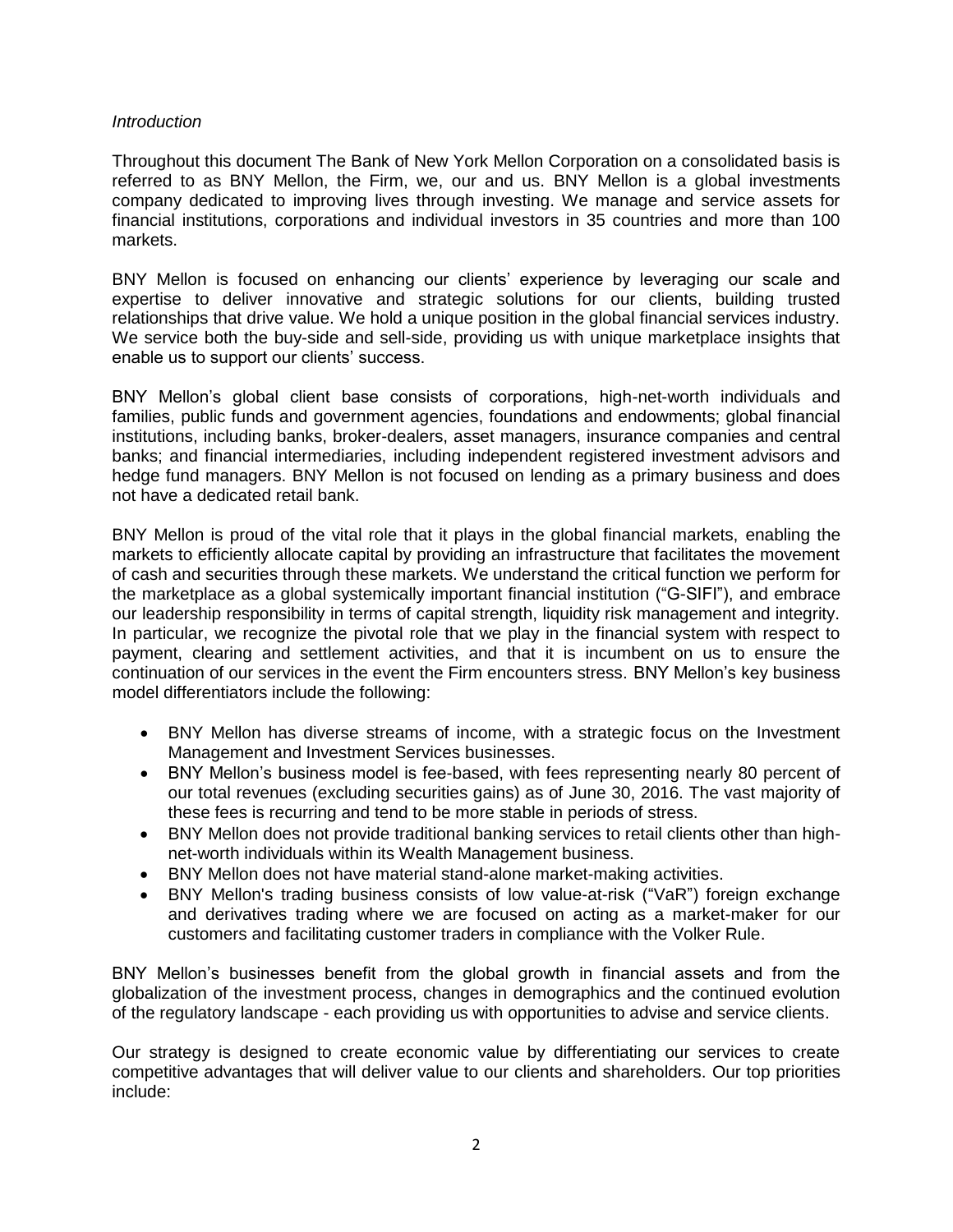- Driving profitable revenue growth by leveraging our expertise and scale to offer broadbased, innovative solutions to clients;
- Executing our business improvement processes to increase productivity and effectiveness while controlling expenses and enhancing our efficiency;
- Being a strong, trusted counterparty by maintaining our safety and soundness, low-risk profile, and strong liquidity and capital positions;
- Generating excess capital and deploying it effectively; and
- Attracting, developing and retaining top talent.

Additional financial and other information about BNY Mellon and its principal business activities can be found in its 2015 Annual Report on Form 10-K and subsequent Quarterly Reports on Form 10-Q and other filings with the Securities and Exchange Commission ("SEC"), referred to as SEC filings, which we make available on the Investor Relations section of our corporate website at [https://www.bnymellon.com.](https://www.bnymellon.com/)

BNY Mellon is required to conduct company-run stress tests semi-annually (an "annual stress test" and a "mid-cycle stress test") pursuant to the requirements of 12 CFR Part 252 (the "Regulation"). The Regulation implements the Dodd-Frank Act Wall Street Reform and Consumer Protection Act stress test ("DFAST") requirements. Whereas the annual stress test is conducted as part of the Federal Reserve's Comprehensive Capital Analysis and Review ("CCAR") process, the mid-cycle stress test is conducted two quarters later, or between each annual CCAR exercise, utilizing a different as-of date. The mid-cycle stress test utilizes three hypothetical economic scenarios that are developed and run independently by each individual bank holding company ("BHC") in contrast to the annual stress test, which utilized three scenarios provide by the Federal Reserve in addition to at least one internally-developed stress scenario. The Federal Reserve evaluates each BHC's mid-cycle stress test in its ongoing assessment of the BHC; however, the mid-cycle stress test is not conducted under the Federal Reserve Capital Plan Rule and is separate from the annual CCAR exercise. BNY Mellon is required to disclose a summary of the results, including a description of the types of risks included and the methodologies used, under the Severely Adverse Scenarios of both the annual and mid-cycle stress tests.

Accordingly, we have developed the following disclosure, which contains the information required by the Regulation to be disclosed publicly. The information contained in this disclosure has been prepared in accordance with the Regulation. Any differences in the presentation of information concerning BNY Mellon contained herein relative to how the Firm presents such information for other purposes are solely due to our efforts to comply with the Regulation. The information presented herein does not, in any way, reflect changes to our organizational structure, business plans or practices, or strategy.

The projections contained herein are based on BNY Mellon's internally-developed Severely Adverse Scenario. The results of its mid-cycle stress test under this scenario represent estimates of potential outcomes based on hypothetical economic conditions. BNY Mellon's midcycle stress test seeks to incorporate loss events tailored to its unique risk profile. To capture the unique risks inherent in our core activities, BNY Mellon developed an idiosyncratic Severely Adverse Scenario that is premised on counterparty credit risk and includes idiosyncratic addons related to technology risk. The Firm relies on various models to forecast performance under stressed conditions. These models cover loss estimates, revenue projections, scenario infrastructure, and risk-weighted asset calculations. The projections contained within this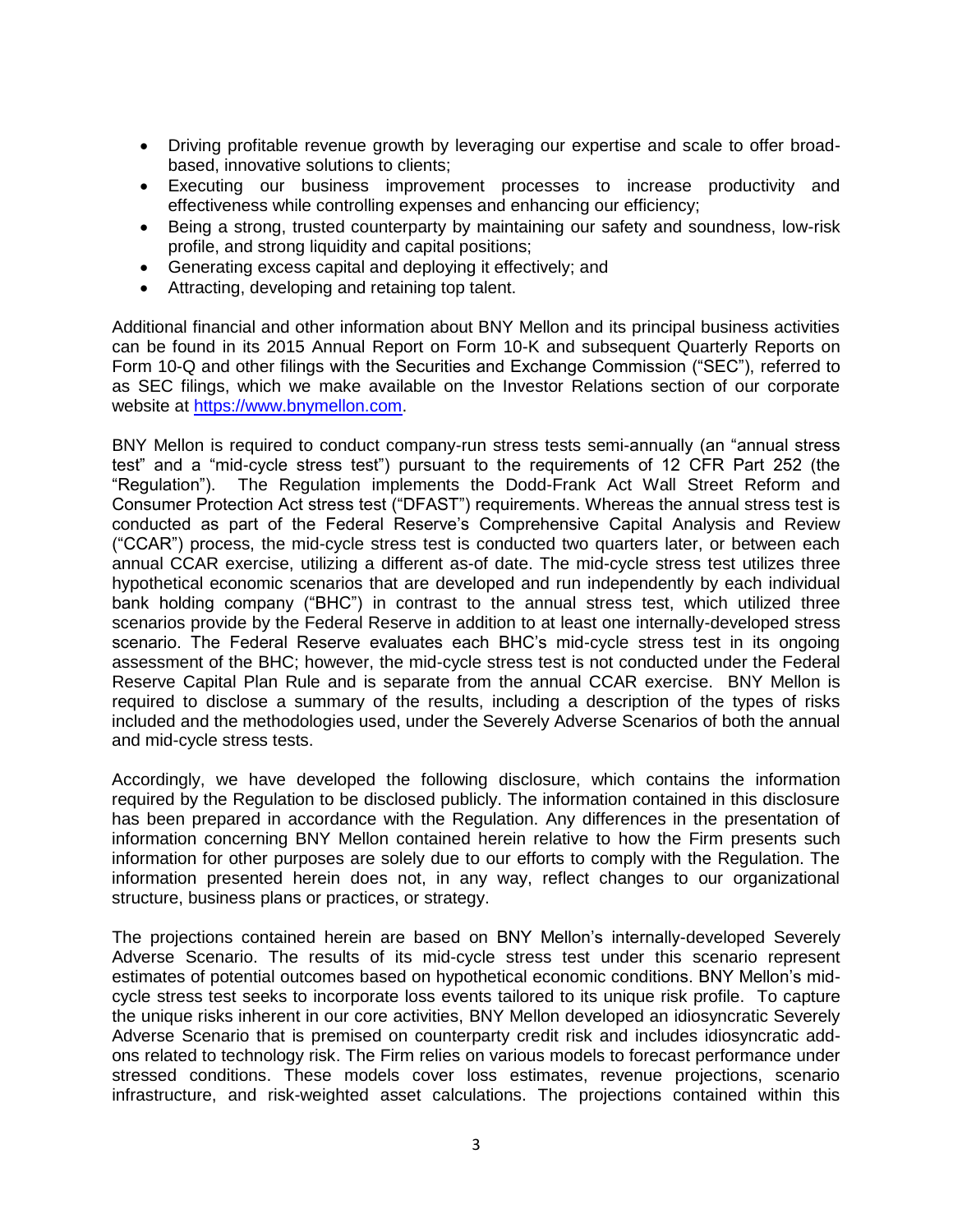disclosure represent hypothetical estimates that involve an economic outcome that is more adverse than expected, and accordingly these projections are not forecasts.

As required by the Regulation, the Severely Adverse Scenario described in this document includes certain capital action assumptions ("Dodd-Frank Capital Actions") when computing pro forma capital ratios across the nine quarter planning horizon. These Dodd-Frank Capital Actions include:

- For the third quarter of 2016, actual capital actions.
- For the second through ninth quarters of the planning horizon, capital action assumptions, which generally provide as follows:
	- 1. Common stock dividends equal to the quarterly average dollar amount of common stock dividends that BNY Mellon paid in the previous four quarters plus common stock dividends attributable to issuances related to expensed employee compensation or in connection with a planned merger or acquisition to the extent that the merger or acquisition is reflected in our pro forma balance sheet estimates;
	- 2. Payments on all other instruments eligible for inclusion in the numerator of a regulatory capital ratio equal to the stated dividend, interest, or principal due on such instrument during the quarter;
	- 3. No redemption or repurchase of any capital instrument that is eligible for inclusion in the numerator of a regulatory capital ratio; and
	- 4. No new issuances of capital instruments over the second through ninth quarters of the planning horizon.

In practice, if a severely adverse economic scenario were to in fact occur, it is highly likely that BNY Mellon would respond with certain capital conservation actions consistent with internal policy, and could change planned distributions. The stress test results summarized in this report should not be interpreted as expected or likely outcomes, but rather as a possible result under hypothetical, highly adverse economic conditions. A description of the types of risks included in the stress test, a general description of methodologies applied and a summary of our mid-cycle stress test results under the Severely Adverse Scenario follows.

### *Description of types of risks included in the mid-cycle stress test*

When conducting the mid-cycle stress test under the Severely Adverse Scenario, which, as noted above, incorporates Dodd-Frank Capital Actions, BNY Mellon evaluated and incorporated the principal risks that have been determined to influence it. These risks include operational/business risk, market risk, credit risk, and liquidity risk. The following table presents the primary types of risk typically embedded in on- and off-balance-sheet instruments.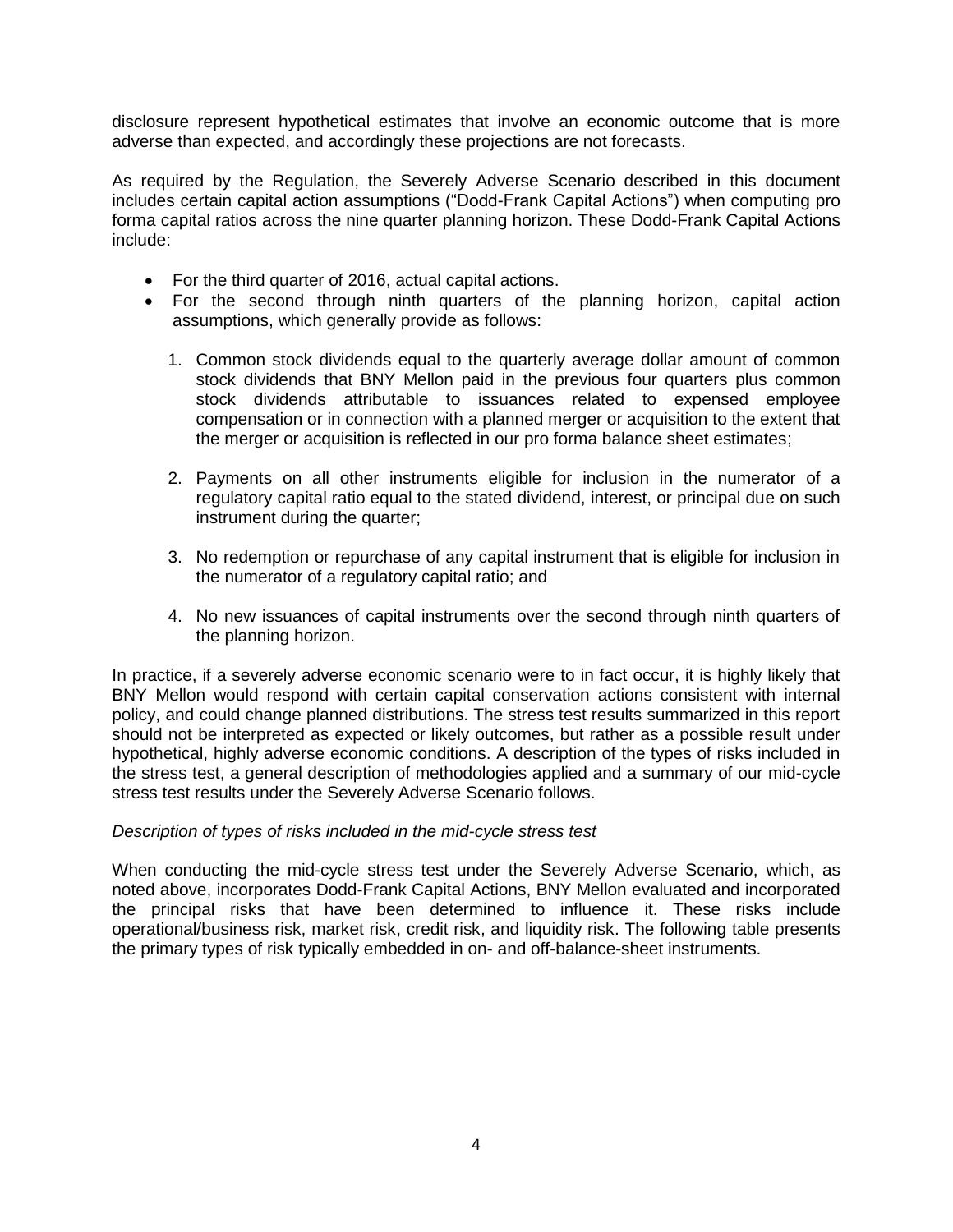| <b>Balance Sheet Instruments</b>                  | <b>Types of Risk</b>         |  |
|---------------------------------------------------|------------------------------|--|
| <b>Assets:</b>                                    |                              |  |
| Interest-bearing deposits with banks              | Credit                       |  |
| Federal funds sold and securities purchased under | Market, Credit               |  |
| resale agreements                                 |                              |  |
| <b>Securities</b>                                 | Market, Credit               |  |
| <b>Trading assets</b>                             | Market, Credit               |  |
| Loans                                             | Credit                       |  |
| Goodwill                                          | Operational/Business, Market |  |
| Intangible assets                                 | Operational/Business, Market |  |
| Liabilities:                                      |                              |  |
| Deposits                                          | Liquidity                    |  |
| Federal funds purchased and securities sold under | Liquidity                    |  |
| repurchase agreements                             |                              |  |
| <b>Trading liabilities</b>                        | Market, Liquidity            |  |
| Payables to customers and broker-dealers          | Liquidity                    |  |
| <b>Off-balance sheet instruments:</b>             |                              |  |
| Lending commitments                               | Credit, Liquidity            |  |
| Standby letters of credit                         | Credit, Liquidity            |  |
| Commercial letters of credit                      | Credit, Liquidity            |  |
| Securities lending indemnifications               | Market, Credit               |  |

**Table 1: Risks of BNY Mellon's On- and Off-balance Sheet Instruments** 

*Operational/Business Risk*. Operational risk may result from the risk of loss resulting from inadequate or failed internal processes or human factors and systems. Operational risk may also include breaches of our technology and information systems resulting from unauthorized access to confidential information or from external events. Operational risk also includes fiduciary risk, reputational risk, and litigation risk.

*Market Risk*. Market risk is the risk of loss due to adverse changes in the financial markets. BNY Mellon's market risks are primarily interest rate, foreign exchange risk, and equity risk. Market risk particularly impacts our exposures that are marked-to-market such as the securities portfolio, trading book, and equity investments.

*Credit Risk*. Credit risk is the possible loss BNY Mellon would suffer if any of our borrowers or other counterparties were to default on their obligations to us. Credit risk is resident in the majority of our assets, but is primarily concentrated in the loan and securities books, as well as in off-balance sheet exposures such as lending commitments, letters of credit, and securities lending indemnifications.

*Liquidity Risk*. Liquidity risk is the risk that BNY Mellon cannot meet its cash and collateral obligations at a reasonable cost for both expected and unexpected cash flows without adversely affecting daily operations or financial conditions. Liquidity risk can arise from cash flow mismatches, market constraints from inability to convert assets to cash, inability to raise cash in the markets, deposit run-off, or contingent liquidity events. Thus, liquidity risk is inherent in the majority of our balance sheet exposures.

BNY Mellon's mid-cycle stress test under the Severely Adverse Scenario with Dodd-Frank Capital Actions contained wide-ranging impacts across multiple risk areas, including the principal risk types identified above. To incorporate these risks into our mid-cycle stress test,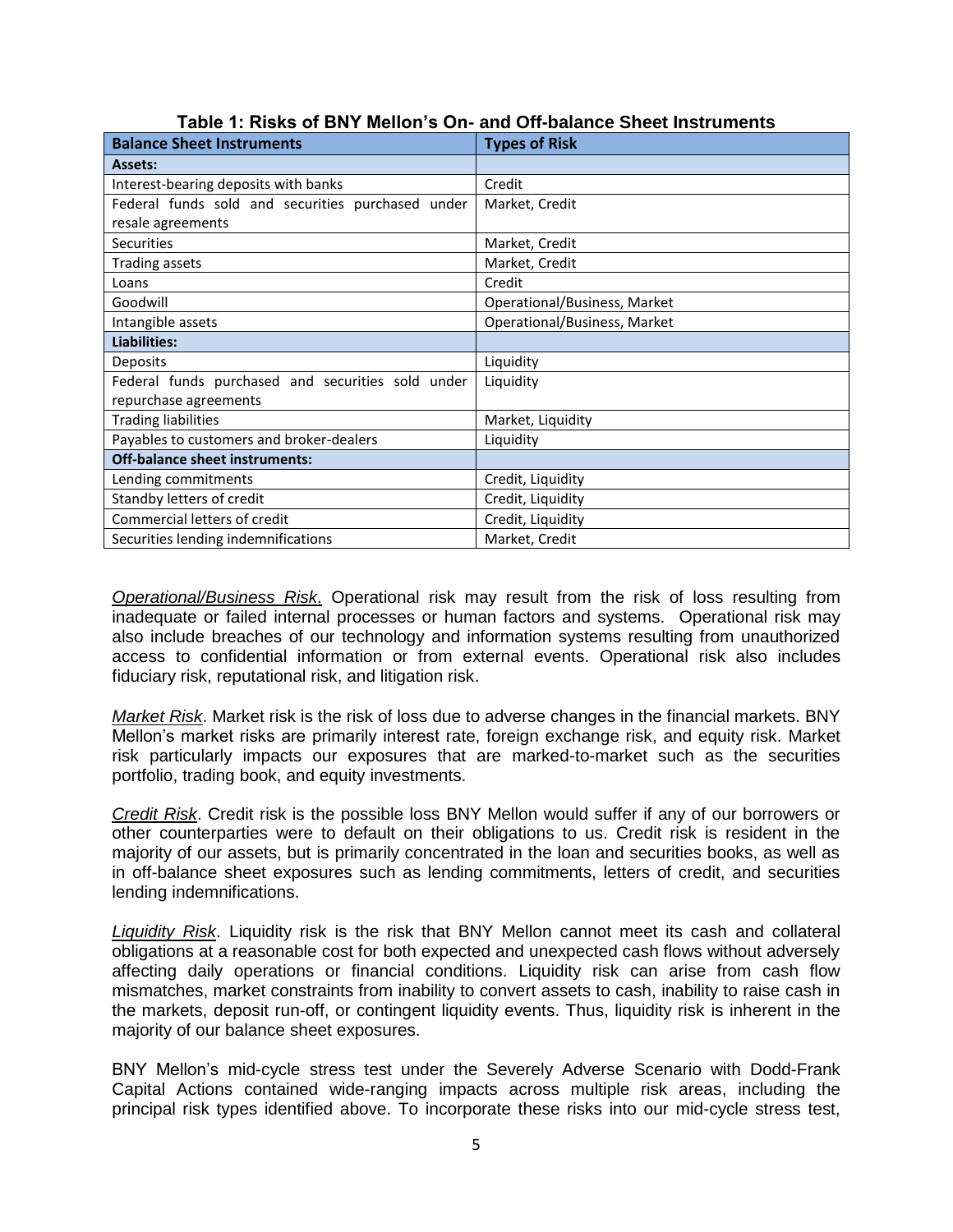BNY Mellon identified and stressed key risk drivers and assumptions to estimate how losses might be incurred and how an event in one risk may migrate into other areas. The following section discusses BNY Mellon's methodology for translating the Severely Adverse Scenario's variables into various financial impacts including expected losses, net income, on- or offbalance sheet exposure, liquidity, leverage, and capital positions. Please refer to BNY Mellon's Annual Report on Form 10-K for the year ended December 31, 2015 for a broader description of the BNY Mellon's capital planning and risk management process.

#### *General description of methodologies*

BNY Mellon has forecasted projected losses, pre-provision net revenue ("PPNR"), and other items affecting capital using a series of models and estimation techniques that translate the economic and financial variables in the Severely Adverse Scenario to BNY Mellon's losses and revenues.

Occasionally it is necessary to supplement modeled projections with expert judgment where historical data may be inadequate to project loss and revenue estimates or historical relationships may not hold up under forward-looking hypothetical scenarios. In these cases, BNY Mellon ensures consistency of projections with the conditions of the stress test through a cross-functional governance structure and control environment that incorporates multiple levels of review, challenge, and approval.

*Loan Losses*. BNY Mellon has developed a series of models to estimate losses on various types of loans. Loss projection methods are product-specific and link economic variables to credit performance based on historical and expected relationships. The table below identifies major loan types and key assumptions used to derive loss estimates.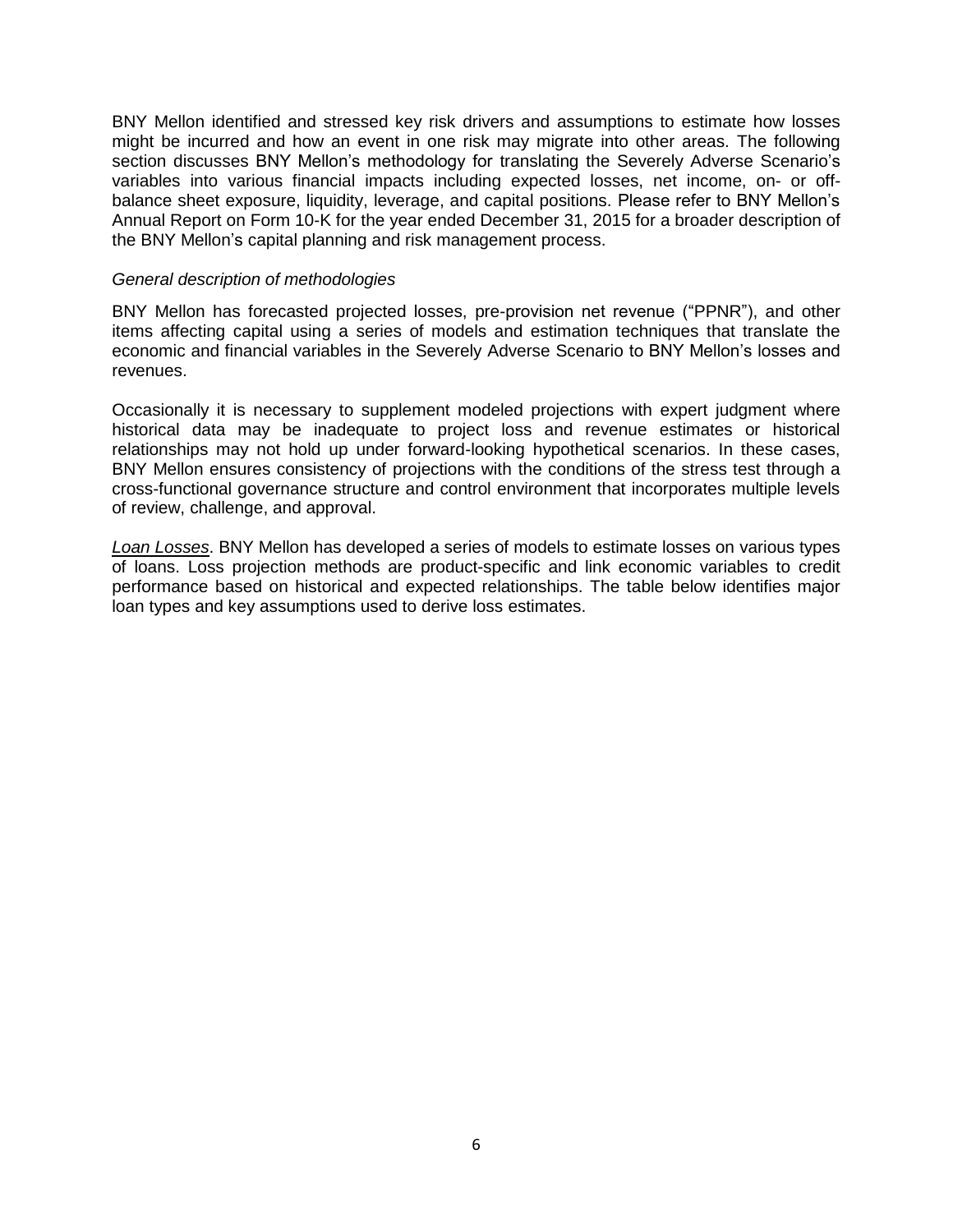| <b>Loan Type</b>                                                          | <b>Description of Methodology</b>                                                                                                                                                                                                                                                                                                                                                                                    | <b>Key Assumptions</b>                                                                                                                                                      |
|---------------------------------------------------------------------------|----------------------------------------------------------------------------------------------------------------------------------------------------------------------------------------------------------------------------------------------------------------------------------------------------------------------------------------------------------------------------------------------------------------------|-----------------------------------------------------------------------------------------------------------------------------------------------------------------------------|
| First-lien, Closed End<br><b>Domestic Residential</b><br><b>Mortgages</b> | • Statistical model estimated using loan-level data<br>on mortgage characteristics and performance<br>supplemented by macroeconomic indicators and<br>house price data.                                                                                                                                                                                                                                              | • Macroeconomic factors such as:<br>- Housing Price Index ("HPI")<br>- Unemployment rate<br>- Mortgage rates                                                                |
| <b>Home Equity Lines of Credit</b><br>("HELOCs")                          | • Regression approach based on historical<br>relationships between macroeconomic factors<br>and all US bank HELOC losses. The estimated loss<br>rate for all US banks is then pro-rated to calculate<br>the internal loss for BNY Mellon.                                                                                                                                                                            | • Macroeconomic factors such as:<br>- HPI<br>- Unemployment rate<br>- CPI inflation rate<br>- Mortgage rate                                                                 |
| <b>Domestic Commercial Real</b><br><b>Estate Loans</b>                    | · Individually assigning counterparties stressed<br>ratings by adjusting the inputs to BNY Mellon's<br>commercial real estate ("CRE") probability of<br>default ("PD") scorecard, which produces a<br>stressed PD for each quarter. For each impaired<br>exposure, a downturn loss given default ("LGD")<br>percentage is applied to the exposure at default<br>("EAD") to generate an immediate credit loss.        | • Macroeconomic factors such as:<br>- Unemployment rate<br>- BBB corporate yield<br>- Commercial real estate price<br>index<br>- Prime rate                                 |
| <b>Wholesale and Other*</b>                                               | • Expected loss model relying on stressed transition<br>matrix, PD, LGD, and usage given default ("UGD").<br>In the stressed transition matrix, LGD and UGD<br>were linked to macroeconomic factors through<br>statistical models. For each impaired exposure, a<br>stressed LGD percentage is applied to the EAD to<br>generate an immediate credit loss, where EAD is<br>stressed UGD times the impaired exposure. | • Macroeconomic factors such as:<br>- Unemployment<br>- Equity indices<br>- GDP growth rate<br>$-$ HPI<br>- Consumer price index ("CPI")<br>- CBOE Volatility Index ("VIX") |

## **Table 2: Credit Portfolio Loss Methodologies and Assumptions**

*\*Commercial and industrial, loans to depositories and other financial institutions, loans for purchasing or carrying securities, overdrafts, and leases* 

*Realized Gains/Losses on Securities.* BNY Mellon uses instrument-specific methodologies to forecast other-than-temporary impairment ("OTTI") on its securities investment portfolio. Loss estimates are recognized in accordance with BNY Mellon's established accounting policy. The table below identifies major security types and key assumptions used to derive loss estimates.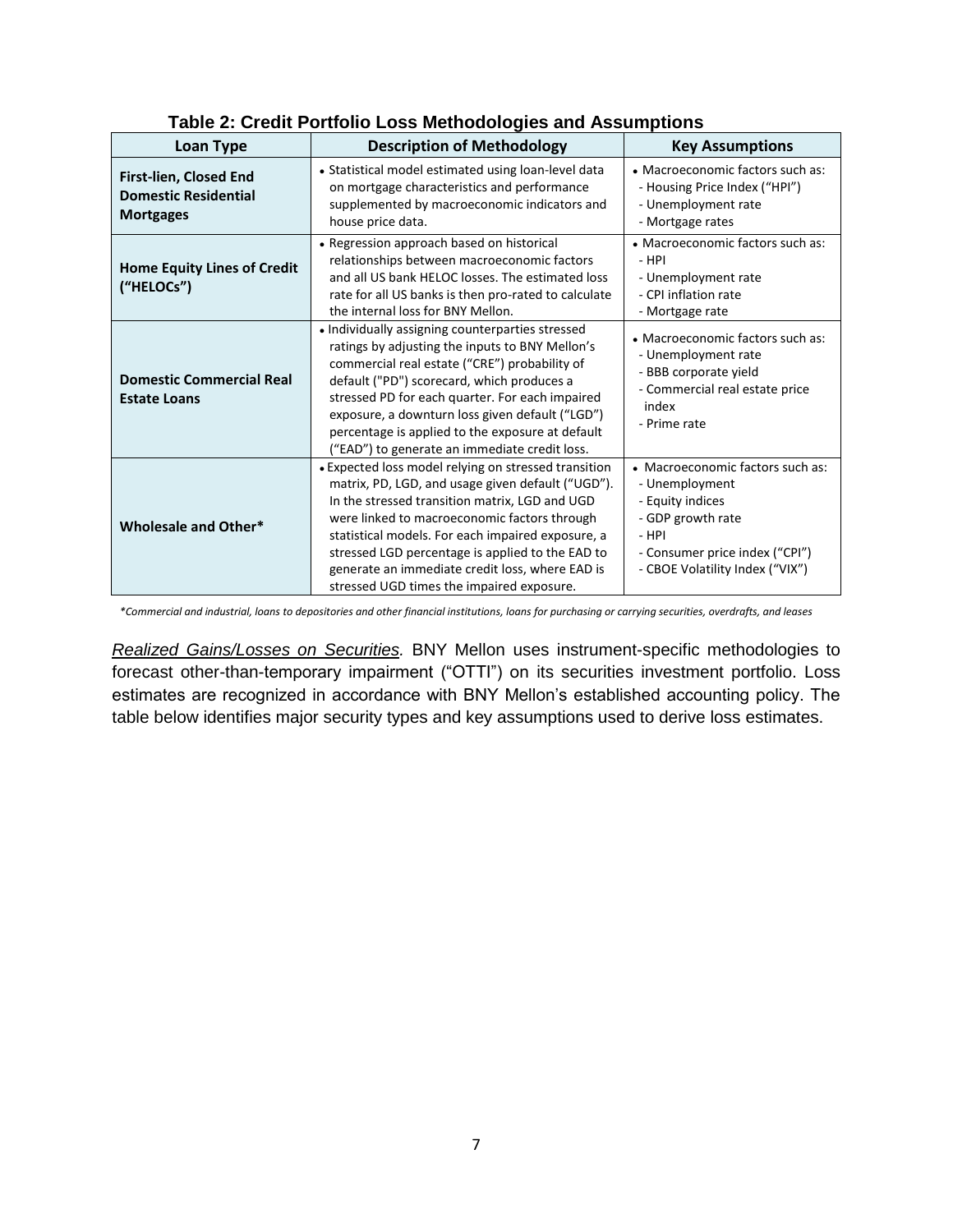| <b>Security Type</b>                                                                               | <b>Description of Methodology</b>                                                                                                                                                                                                                                                                                                                                                    | <b>Key Assumptions</b>                                                                                                                                                                                                                                                                                                                                                                                                                                                                      |  |
|----------------------------------------------------------------------------------------------------|--------------------------------------------------------------------------------------------------------------------------------------------------------------------------------------------------------------------------------------------------------------------------------------------------------------------------------------------------------------------------------------|---------------------------------------------------------------------------------------------------------------------------------------------------------------------------------------------------------------------------------------------------------------------------------------------------------------------------------------------------------------------------------------------------------------------------------------------------------------------------------------------|--|
| <b>Domestic Non-Agency</b><br><b>Residential Mortgage-</b><br><b>Backed Securities</b><br>("RMBS") | • Statistical model estimated using loan-level data on<br>mortgage characteristics and performance<br>supplemented by macroeconomic indicators and<br>house price data.                                                                                                                                                                                                              | • Collateral type and characteristics<br>• Macroeconomic factors such as:<br>- HPI<br>- Unemployment rate<br>- Mortgage rates                                                                                                                                                                                                                                                                                                                                                               |  |
| <b>Foreign RMBS</b>                                                                                | • Combines macro-economic variables, historical pool<br>performance, and the pool level characteristics to<br>generate monthly performance measures such as<br>delinquencies, conditional prepayment rate ("CPR"),<br>constant default rate ("CDR"), and charge offs. The<br>performance measures are then used in a waterfall<br>tool to determine losses on foreign RMBS tranches. | • Collateral type and characteristics<br>• Macroeconomic factors such as:<br>- HPI<br>- Unemployment rate<br>- Interest rates                                                                                                                                                                                                                                                                                                                                                               |  |
| <b>Commercial</b><br>Mortgage-Backed<br>Securities ("CMBS")                                        | • Combines macro-economic variables, CRE market<br>factors and loan-level details to generate the credit<br>risk measures including PD and LGD. PD and LGD are<br>then used to determine losses on CMBS.                                                                                                                                                                             | • Loan details<br>• Property type and characteristics<br>• Macroeconomic factors such as:<br>- HPI<br>- Unemployment rate<br>- Federal Funds rate<br>- Treasury 10 Year                                                                                                                                                                                                                                                                                                                     |  |
| <b>Consumer Asset-</b><br><b>Backed Securities</b><br>("ABS")                                      | • Combines macro-economic variables, historical pool<br>performance and the pool level characteristics to<br>generate monthly performance measures such as<br>delinquencies, CPR, CDR and charge offs. The<br>performance measures are then used in a waterfall<br>tool to determine losses on ABS tranches.                                                                         | • Collateral type and characteristics<br>• Macroeconomic factors such as:<br>- Unemployment rate<br>- Treasury rates<br>- LIBOR rates                                                                                                                                                                                                                                                                                                                                                       |  |
| <b>Bond Portfolio*</b>                                                                             | . Bond OTTI is projected using the expected loss (i.e.,<br>PD times LGD) approach. The risk parameters PD and<br>LGD are forecasted using statistical models that are<br>driven by macroeconomic variables.                                                                                                                                                                          | - Corporate and Covered Bonds-<br>National level macroeconomic factors<br>such as:<br>- Unemployment Rate<br>- GDP Growth Rate<br>- HPI, CPI, VIX<br>• Sovereign Bonds - Country level<br>macroeconomic factors such as:<br>- Unemployment rate<br>- CPI<br>- Debt to GDP ratio,<br>- GDP<br>- Current Account Balance to GDP<br>ratio<br>• Municipal Bonds - State Level<br>macroeconomic factors such as:<br>- Unemployment Rate<br>- Median Family Income<br>- Mortgage Delinquency Rate |  |
| <b>Collateralized Loan</b><br><b>Obligations ("CLOs")</b>                                          | . Bottom-up cash flow modeling approach in which<br>the collateral performance is modeled on a loan-<br>level basis.                                                                                                                                                                                                                                                                 | • Underlying collateral metrics<br>including:<br>- Prepayment rate<br>- Default rate<br>- Severity rate                                                                                                                                                                                                                                                                                                                                                                                     |  |

# **Table 3: Securities Portfolio OTTI Methodologies and Assumptions**

*\*This portfolio consists of corporate and covered bonds, sovereign bonds, and municipal bonds* 

*Operational Losses.* In addition, BNY Mellon used a methodology to estimate operational losses that incorporates both internal and external data. We forecast both litigation and non-litigation operational losses under separate methodologies.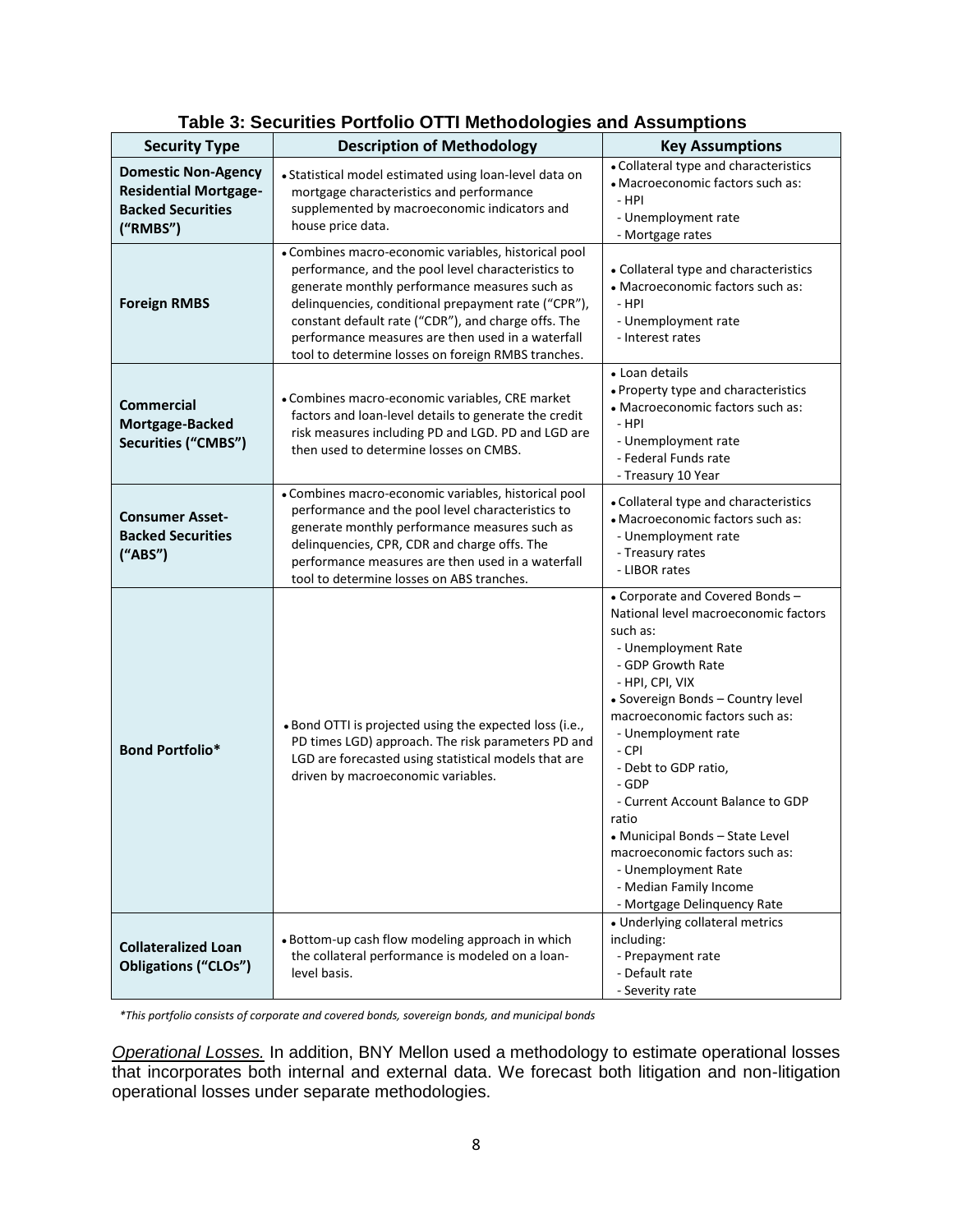For non-litigation loss estimates, BNY Mellon's forecasting methodology is a regression-based approach. The frequency is projected with a Poisson or negative binomial regression model (depending on the unit of measure). The severity projection is just an average severity obtained from internal historical data using a bootstrapping method. In addition, the frequency projection and severity projection for a stress scenario is stressed to the average Principal Component Analysis ("PCA") percentile over 9 quarters. Finally, the loss projection for a scenario is calculated as the product of the frequency projection and the severity projection. In addition, an overlay to the model output is determined based on a comparison of the loss projections against the loss projections for our CCAR 2016 submission. Specifically, the loss projections for the Baseline Scenario, Adverse Scenario and Severely Adverse Scenario for our 2016 midcycle DFAST are compared against the loss projections for the Baseline Scenario, Severely Adverse Scenario and BHC Stress Scenario, respectively, for our 2016 CCAR submission.

For litigation loss estimates, BNY Mellon's forecasting methodology relies on a combination of high frequency, low severity cases and low frequency, high severity cases that draw from historical experience, and potential losses associated with new litigation that may arise over the normal course of business (within the projection horizon).

*Pre-Provision Net Revenue.* Consistent with the balance sheet and exposure assumptions used for loss estimation, BNY Mellon developed a suite of models to project all key elements of PPNR including net interest income, non-interest income, and non-interest expense.

| <b>PPNR Component</b>                 | <b>Description of Methodology</b>                                                                                                                                                                                                                                                                                                                                                                                                                                                                                                                                                    | <b>Key Assumptions</b>                                                                                                                                                                                                    |
|---------------------------------------|--------------------------------------------------------------------------------------------------------------------------------------------------------------------------------------------------------------------------------------------------------------------------------------------------------------------------------------------------------------------------------------------------------------------------------------------------------------------------------------------------------------------------------------------------------------------------------------|---------------------------------------------------------------------------------------------------------------------------------------------------------------------------------------------------------------------------|
| <b>Net Interest Income</b>            | • Current and forecasted balance sheet positions and cash flows<br>are modeled by product type and reflect growth, runoff,<br>prepayment and loss projection assumptions.                                                                                                                                                                                                                                                                                                                                                                                                            | • Future balance sheet growth<br>• Runoff and pricing<br>assumptions<br>• Interest rates and<br>macroeconomic indicators<br>• Prepayment assumptions                                                                      |
| <b>Non-Interest</b><br>Income         | • Total non-interest income projection is composed of a series of<br>distinct projection models, each of which creates a fee revenue<br>projection for some aspect of the business using historical fee<br>revenue and business volume data.<br>• The majority are regression models tied to the business and<br>economic drivers, while certain areas are modeled using other<br>techniques (such as seasonality decomposition). In cases where<br>quantitative models were insufficiently robust, a combination<br>of management judgment and historical average were<br>employed. | • Business dynamic and<br>strategy assumptions<br>• Relationship to economic<br>drivers such as:<br>- Fixed income and equity<br>asset prices<br>- Interest rates<br>- Volatility measurements<br>- Monetary measurements |
| <b>Non-Interest</b><br><b>Expense</b> | • Variable expenses were modeled based primarily on historical<br>expense to non-interest revenue relationships.<br>• Expenses deemed to be fixed in nature are projected generally<br>in line with inflation.                                                                                                                                                                                                                                                                                                                                                                       | • Non-interest revenue<br>projections<br>• Growth rates                                                                                                                                                                   |

**Table 4: Pre-Provision Net Revenue Methodologies and Assumptions** 

*Capital Position.* BNY Mellon's forecasting process employed a set of methodologies to layer in the effect of losses, and pre-provision net revenue, on pro forma capital levels and ratios.

Future balance sheet growth, runoff, and pricing assumptions were derived from business line forecasts, historical trends, market dynamics, and balance sheet strategy input from senior management and are reflective of the economic and interest rate environments being analyzed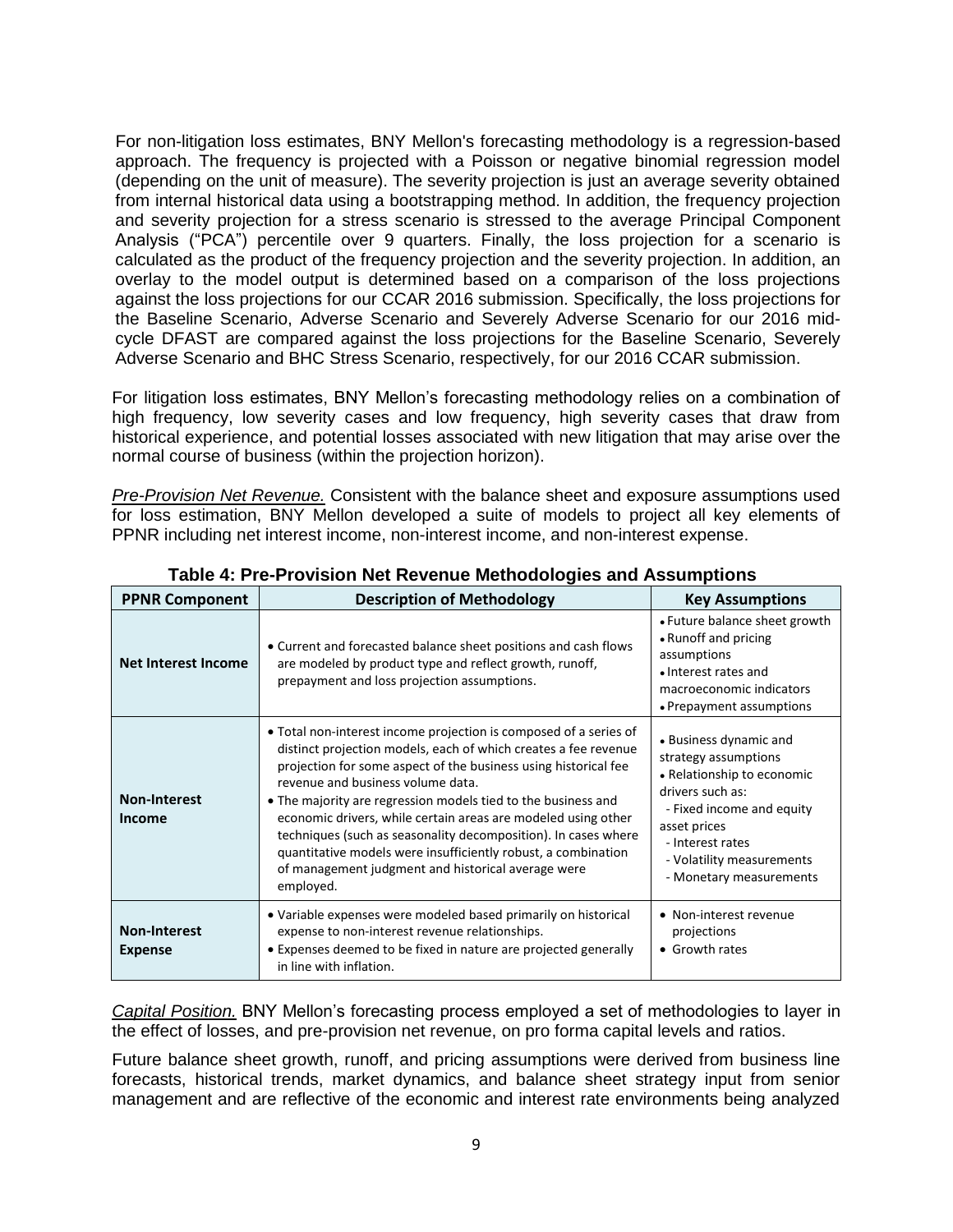under the Severely Adverse Scenario. BNY Mellon forecasts risk-weighted assets ("RWA") based on the changes in its individual asset components in each quarter of the projection horizon. Credit RWA was projected in a manner consistent with the phased-in transitional provisions of the U.S. capital rules and applicable regulatory guidance, which required BNY Mellon to use the U.S. capital rules' standardized approach methodology ("standardized approach") to calculate credit RWA. Additionally, the market risk capital rules were used over the entire projection period for calculating market risk RWA.

The Firm recognizes that the U.S. capital rules' advanced approaches risk-weighting framework ("advanced approaches") has been the Firm's constraining measure and that the final U.S. capital rules' transitional phase-in timeline for many significant items, including accumulated other comprehensive income ("AOCI"), intangible assets, and required regulatory capital levels and buffers, works to enhance its excess capital position in the near term. BNY Mellon's Severely Adverse Scenario post-stress capital position reflects regulatory capital inclusive of PPNR and stress losses. Additionally, as discussed above, BNY Mellon's Severely Adverse Scenario post-stress capital utilizes, in the second through ninth quarters of the planning horizon, the Dodd-Frank Capital Actions, which prescribe a series of assumptions regarding capital actions, including with respect to common stock dividends, contracted payments, and a general assumption of no redemptions, repurchases, or issuances of capital instruments. These assumptions do not reflect BNY Mellon's currently planned capital actions, and might not reflect its behavior in an actual severely stressed environment. Moreover, BNY Mellon recognizes that the DFAST 2016 exercise does not yet include the SLR as a binding measure; however, BNY Mellon anticipates that when the enhanced SLR is phased-in, it is likely to become its binding regulatory capital constraint.

## *Description of the Severely Adverse Scenario*

For the Severely Adverse Scenario for this mid-cycle stress test, BNY Mellon designed and selected a Severely Adverse Scenario premised on counterparty credit risk that is designed to capture the unique risks inherent in our core activities. As discussed below, key elements of BNY Mellon's Severely Adverse Scenario include the default of a large credit counterparty, a severe macroeconomic downturn, and two idiosyncratic add-ons related to technology risk.

BNY Mellon considers the potential intra-day default of a large credit counterparty with a substantial level of unsecured intra-day and term limits to be a key risk. If a top BNY Mellon counterparty fails, BNY Mellon could be exposed to large idiosyncratic default losses on its exposures to the failed counterparty. To effectively capture direct credit counterparty default risk in a stress scenario and assess the potential impact, it is critical to select a counterparty to which BNY Mellon has exposure large enough to generate substantial losses and drive a meaningful stress to our capital. Based on a review of, among other matters, BNY Mellon's particular vulnerabilities and current exposures, considering the type of exposure and potential severity of the loss, and the credit rating of the defaulted institution, BNY Mellon selected a direct credit counterparty whose intra-day default would generate substantial losses and would meaningfully stress regulatory capital.

The Severely Adverse Scenario includes, among other elements, a severe economic downturn lasting for several quarters that leads to further financial pressures for BNY Mellon and is designed to be more prolonged and severe than the Adverse Scenario for this mid-cycle stress test. The Severely Adverse Scenario also includes idiosyncratic operational loss add-ons related to technology risk resulting in meaningful additional financial losses.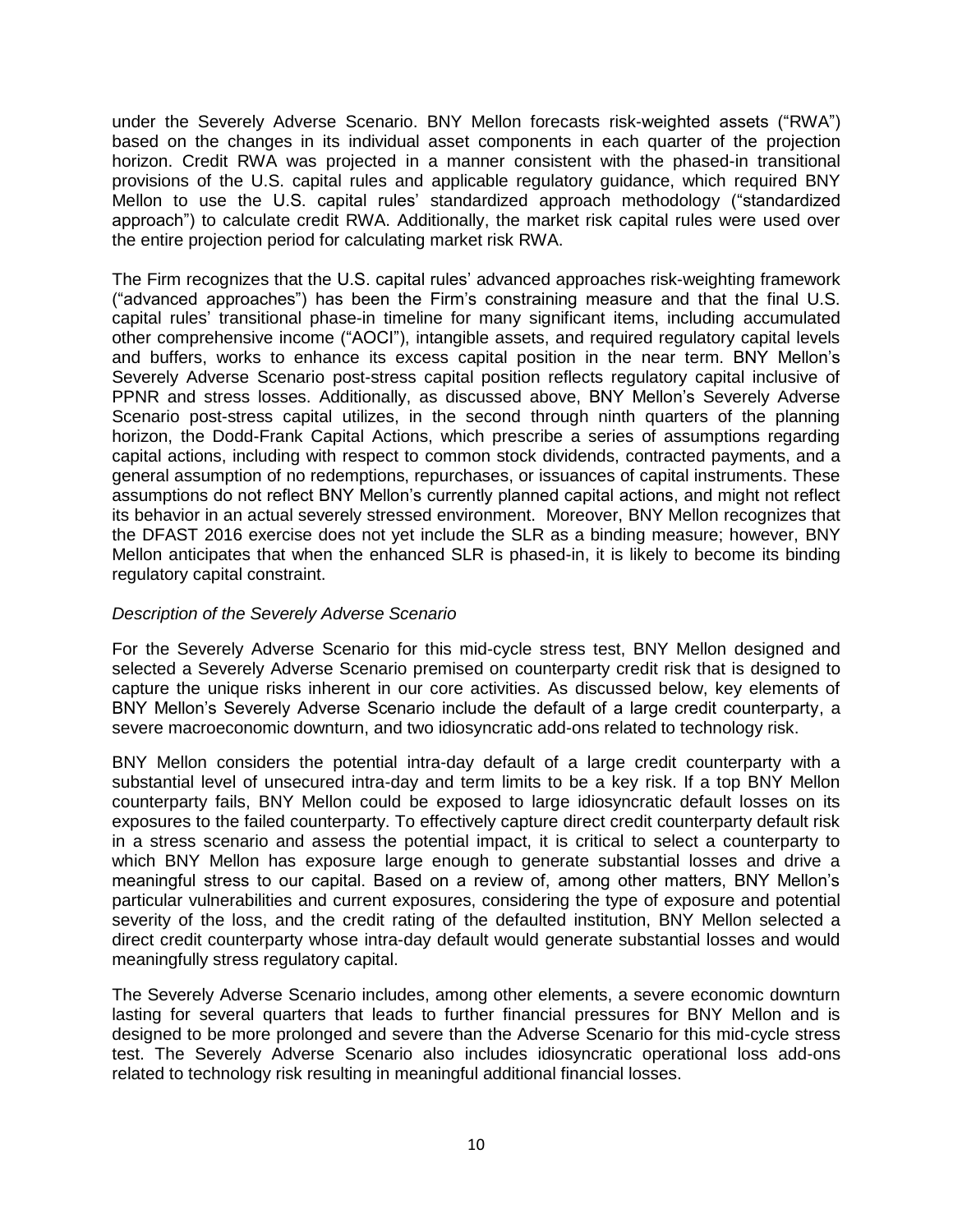The macroeconomic variables used in the Severely Adverse Scenario are consistent with a global economy that enters a significant economic downturn that persists for several quarters; recovery does not begin until late 2017. U.S. GDP growth does not return until the sixth quarter of the projection period, while U.S. equity markets decline for five straight quarters (a decline of over 60% in aggregate from their starting point). U.S. unemployment peaks above 11% while home prices decline throughout the entire projection horizon. U.S. Treasuries see a flight to quality (10-year rates falling initially and remaining low for multiple quarters), while credit spreads widen dramatically, and volatility lingers throughout much of the projection period.

These macroeconomic variables and parameters were projected in consideration of both historical events and forward-looking circumstances. Where possible, BNY Mellon relied on historically observed reactions of key variables to the default of a primary market participant. In cases where market circumstances varied from historical precedent, expert judgment was used to develop a comprehensive set of assumptions over the projection horizon consistent with the magnitude and nature of such a stress event.

BNY Mellon incorporated a full set of material exposures, activities, and risks, both on and off the balance sheet, in the Severely Adverse Scenario. Certain key risks captured include, among others, the following:

- Credit risk was captured through the intra-day default of one of the Firm's largest unsecured credit counterparties, through the general deterioration of its credit portfolio, and through credit-driven devaluations in the securities portfolio due to the scenario's significant economic downturn.
- Market risk was captured through the scenario's significant economic downturn (including sharp equity market declines and volatility in foreign exchange and interest rate markets) and its impact on BNY Mellon's OTC derivatives portfolio, securities portfolio, trading book, and equity investments, as well as the liquidation of the collateral posted by the defaulting large credit counterparty.
- Operational risk was captured in the scenario through the scenario's consideration of the potential for increased litigation and non-litigation operational losses across all BNY Mellon lines of business that may result from such volatility, as well as through the incorporation of idiosyncratic add-on losses related to technology risk.
- Liquidity risk was considered in the context of a major financial institution default and the impact such an event might have on credit and the general flow of funds. BNY Mellon considered the potential impact on cash flows, liquidity position, profitability, and other aspects of its financial condition to assess the potential for liquidity to become impaired over the projection horizon as a result of the stress event.

## *Explanation of the most significant causes for changes in regulatory capital*

BNY Mellon's results for the mid-cycle DFAST 2016 submission demonstrate that, using the DFAST Capital Actions, the Firm maintains excess regulatory capital in every quarter of the planning horizon for every scenario. This success is driven by a number of factors, including the Firm's strong capital generation, asset quality, business mix, and risk profile. In addition, as noted above, the U.S. capital rules' transitional arrangements for many significant items, including AOCI, intangible assets, and required regulatory capital levels and buffers, works to enhance our excess capital position in the near term. BNY Mellon also recognizes that its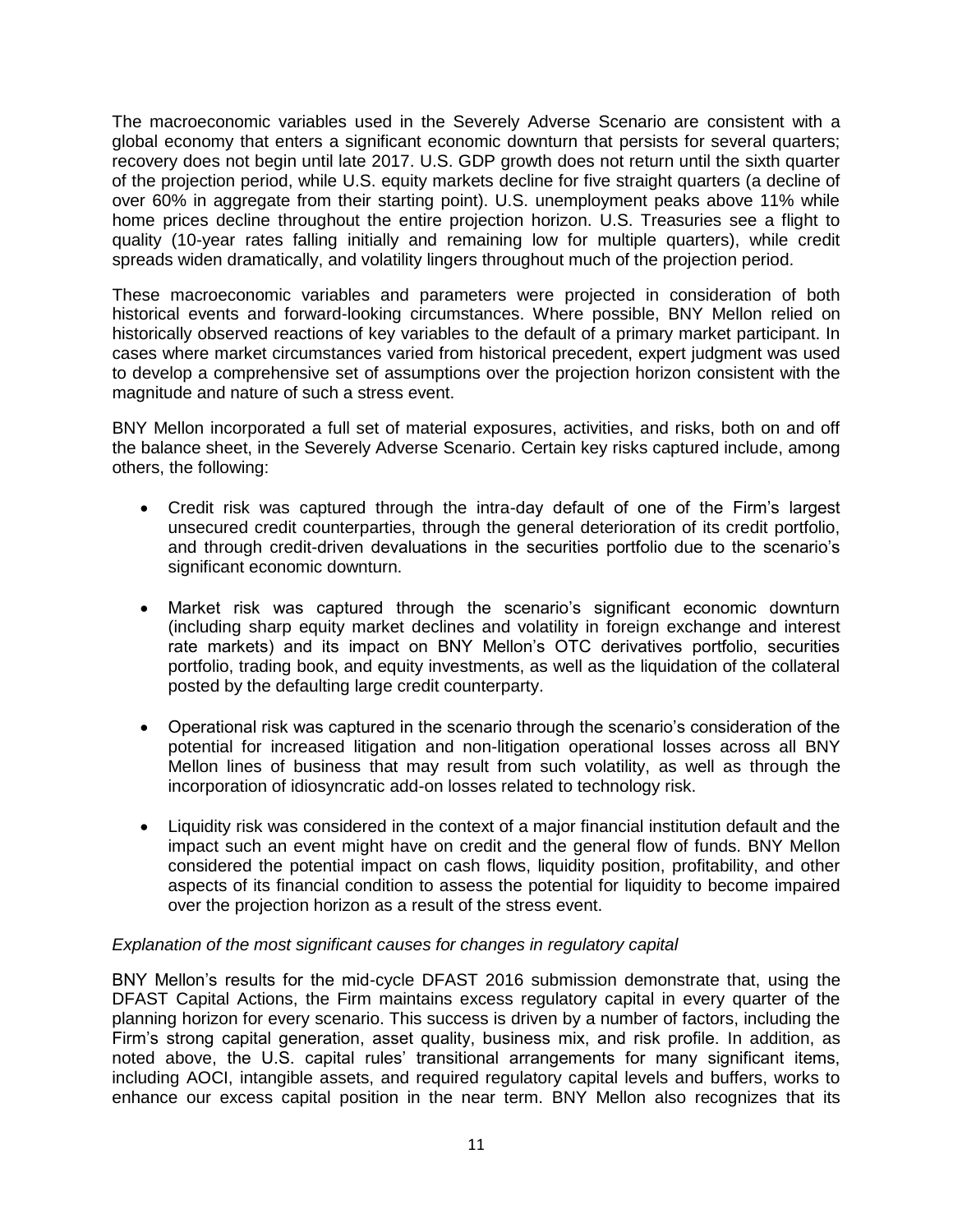capital results have been enhanced in part because the mid-cycle DFAST 2016 submission approaches risk-weighted assets solely from the perspective of the U.S. capital rules' Standardized Approach, while during recent quarters the U.S. capital rules' Advanced Approaches has been the Firm's constraining measure.

The most significant cause of declines in BNY Mellon's regulatory capital ratios over the planning horizon under the Severely Adverse Scenario is losses related to the default of a major credit counterparty in the first projection quarter. Additionally, impairments within the securities portfolio and trading book losses occurring in the first projection quarter also contribute to the decline in BNY Mellon's regulatory capital ratios.

## *BNY Mellon – Tables of Statistical Results.*

## *MID-CYCLE COMPANY-RUN RESULTS*

The capital ratios are calculated using the Dodd-Frank Capital Actions. These projections represent hypothetical estimates that involve an economic outcome that is more adverse than expected. These estimates are not forecasts of expected losses, revenues, net income before taxes, or capital ratios. The minimum capital ratio presented is for the third quarter of ("Q3") 2016 through Q3 2018.

| Table 5: Projected Stressed Capital Ratios through Q3 2018 under the<br><b>Severely Adverse Scenario</b> |                               |               |                                |
|----------------------------------------------------------------------------------------------------------|-------------------------------|---------------|--------------------------------|
|                                                                                                          | Actual<br>Q <sub>2</sub> 2016 |               | <b>Stressed Capital Ratios</b> |
|                                                                                                          |                               | <b>Ending</b> | <b>Minimum</b>                 |
| Common Equity Tier 1 capital ratio (%)                                                                   | 11 R                          |               |                                |
| Tier 1 capital ratio (%)                                                                                 | 12 1'                         | 11 4          | 11 በ                           |
| Total capital ratio (%)                                                                                  | 13 R'                         |               |                                |
| Tier 1 leverage ratio (%)                                                                                |                               |               |                                |

1 Actual Q2 2016 Common Equity Tier 1, Tier 1 and Total capital ratios are calculated using the standardized approach. At June 30, 2016, BNY Mellon's reported Common Equity Tier 1, Tier 1 capital, and Total capital ratios were 10.2%, 11.5%, and 11.7%, respectively, based on asset risk-weightings using the U.S. capital rules' advanced approaches risk weighting framework, which was the Firm's constraining measure for that quarter.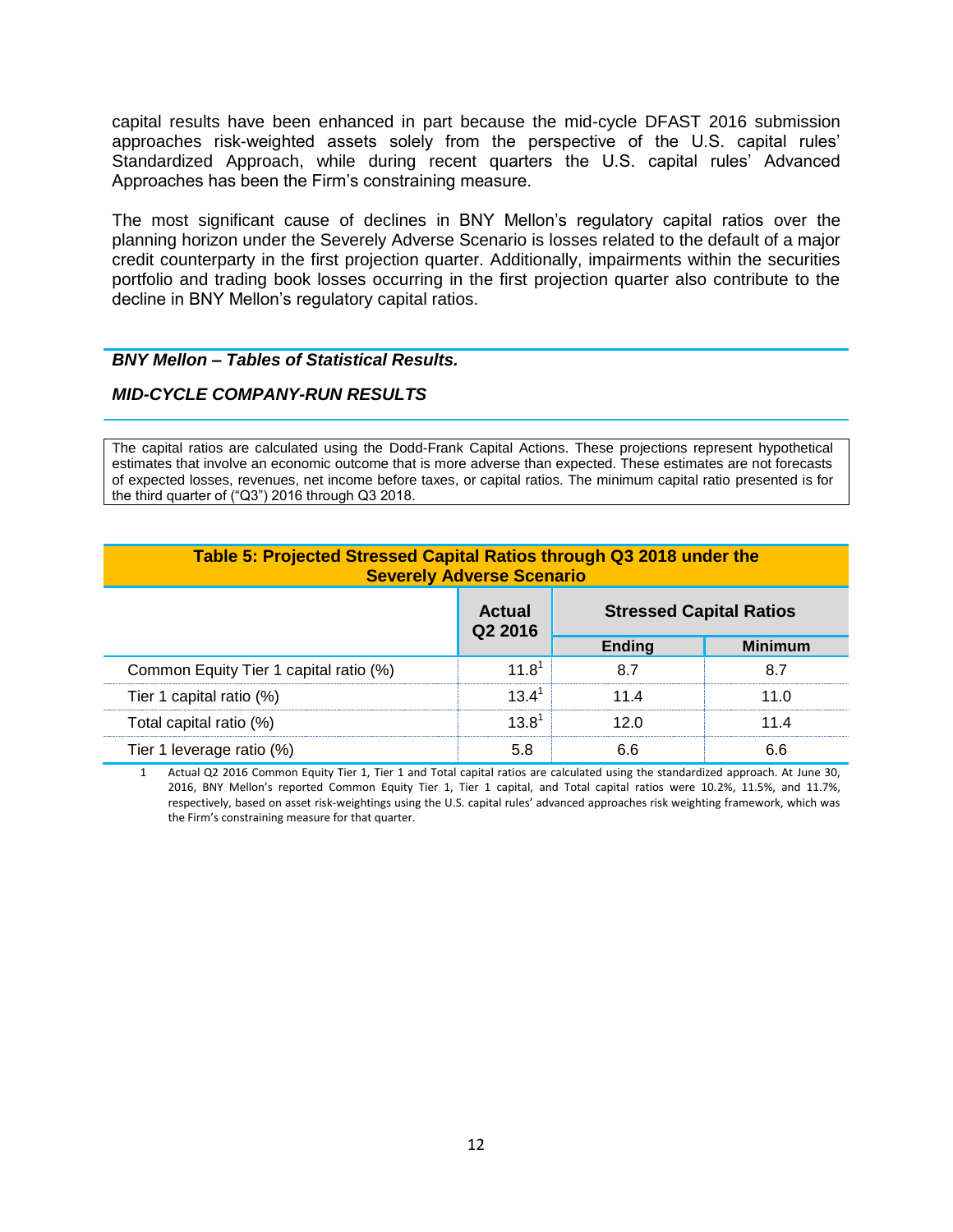## **Table 6: Projected Loan Losses by Type of Loan for Q3 2016 through Q3 2018 under the Severely Adverse Scenario<sup>1</sup>**

| <b>Loan Losses</b>                | \$3.912 | 6 4% |
|-----------------------------------|---------|------|
| First-lien mortgages, domestic    |         | በ 6% |
| Junior liens and HELOCs, domestic |         | በ በ% |
| Commercial and industrial         | \$112   | 2 በ% |
| Commercial real estate, domestic  | 255     | 7 4% |
| Credit cards                      |         | በ%   |
| Other consumer                    |         | 1%   |
| Other Ioans                       |         |      |

1 Amounts are rounded to the nearest million and portfolio loss rates are rounded to the nearest tenth of a percentage point.

2 Average loan balances used to calculate portfolio loss rates exclude loans held for sale and loans held for investment under the fair value option, and are calculated over nine quarters.

### **Table 7: Projected Losses, Revenue, and Net Income Before Taxes for Q3 2016 through**

|                                                 | Millions of Dollars <sup>1</sup> | <b>Percent of Average</b><br>Assets <sup>2</sup> |
|-------------------------------------------------|----------------------------------|--------------------------------------------------|
| Pre-provision net revenue <sup>3</sup>          | \$ (728)                         | (0.3)%                                           |
| Other revenue <sup>4</sup>                      | n                                | <u>በ በ%</u>                                      |
| Less                                            |                                  |                                                  |
| Provisions                                      | \$4,211                          | 1.8%                                             |
| Realized losses/(gains) on securities (AFS/HTM) | \$247                            | 0.1%                                             |
| Trading and counterparty losses <sup>5</sup>    | - 506                            | $0.2\%$                                          |
| Other losses/(gains) $6$                        | 160                              | $0.1\%$                                          |
| <b>Equals</b>                                   |                                  |                                                  |
| Net income before taxes                         | \$(5.852)                        | 2.6)%                                            |

1 Amounts are rounded to the nearest million.

2 Average assets are averaged over the nine-quarter planning horizon. Amounts are rounded to the nearest tenth of a percentage point.

3 Pre-provision net revenue includes losses from operational-risk events, mortgage repurchase expenses, and other real estate owned costs.

4 Other revenue includes one-time income and (expense) items not included in pre-provision net revenue.

5 Trading and counterparty losses include mark-to-market and credit valuation adjustments losses and losses arising from the counterparty default scenario component applied to derivatives, securities lending, and repurchase agreement activities.

6 Other losses/gains includes projected change in fair value of loans held for sale and loans held for investment measured under the fair value option, and goodwill impairment losses.